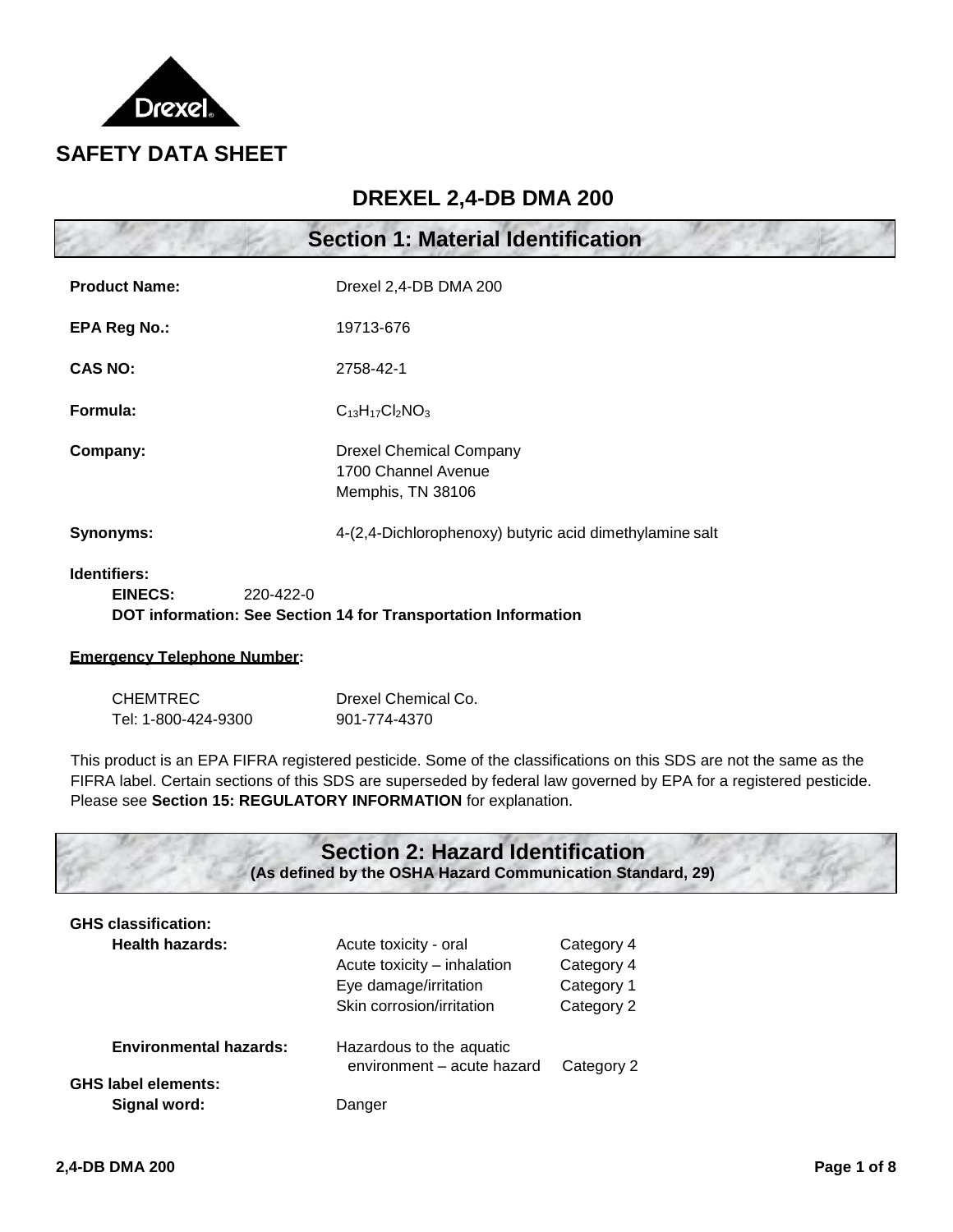

| <b>Hazard statements:</b>        | Harmful if swallowed.<br>Harmful if inhaled.<br>Causes serious eye damage.<br>Causes skin irritation.<br>Toxic to aquatic life.                                                                                                                                                                                                                                                                                                                                                                                                  |
|----------------------------------|----------------------------------------------------------------------------------------------------------------------------------------------------------------------------------------------------------------------------------------------------------------------------------------------------------------------------------------------------------------------------------------------------------------------------------------------------------------------------------------------------------------------------------|
| <b>Precautionary statements:</b> |                                                                                                                                                                                                                                                                                                                                                                                                                                                                                                                                  |
| <b>Prevention:</b>               | Do not eat, drink or smoke when using this product. Wash thoroughly after<br>handling.<br>Avoid breathing mist/vapor/spray. Use only outdoors or in well ventilated area.<br>Wear eye protection/face protection. Wear protective gloves.<br>Avoid release to environment.                                                                                                                                                                                                                                                       |
| <b>Response:</b>                 | If swallowed: Call a poison center/doctor if you feel unwell. Rinse mouth.<br>If inhaled: Remove person to fresh air and keep comfortable for breathing. Call<br>a POISON CENTER/doctor if you feel unwell.<br>If in eyes: Rinse cautiously with water for several minutes. Remove contacts, if<br>present and easy to do. Continue rinsing.<br>If on skin: Wash with plenty of water. If skin irritation occurs: Get medical<br>advice/attention. Take off contaminated clothing and wash it before reuse.<br>Collect spillage. |
| Storage:                         | Store in a well-ventilated place. Keep container closed.                                                                                                                                                                                                                                                                                                                                                                                                                                                                         |
| Disposal:                        | If wastes and/or containers cannot be disposed of according to the product label<br>directions, disposal of this material must be in accordance with your local or area<br>regulatory authorities.                                                                                                                                                                                                                                                                                                                               |

| <b>Section 3: Composition Information</b> |                 |           |                  |                   |
|-------------------------------------------|-----------------|-----------|------------------|-------------------|
| <b>Components</b>                         | <u>CAS No.:</u> | % By Wt.: | <b>OSHA PEL:</b> | <b>ACGIH TLV:</b> |
| Active ingredient:                        |                 |           |                  |                   |
| 4-(2,4-Dichlorophenoxy)                   |                 |           |                  |                   |
| butyric acid dimethylamine salt           | 2758-42-1       | 26.1%     | N/A <sub>v</sub> | N/Av              |
| Other ingredients:                        | N/A             | 73.9%     | N/A              | N/A               |

## **Section 4: First-Aid Measures**

#### **Have the product container or label with you when calling a poison control center or doctor or going for treatment.**

**If Swallowed:** Call a poison control center or doctor immediately for treatment advice. Rinse mouth with water, have person sip a glass of water if able to swallow. Do not induce vomiting unless told to do so by the poison control center or doctor. Do not give anything by mouth to an unconscious person.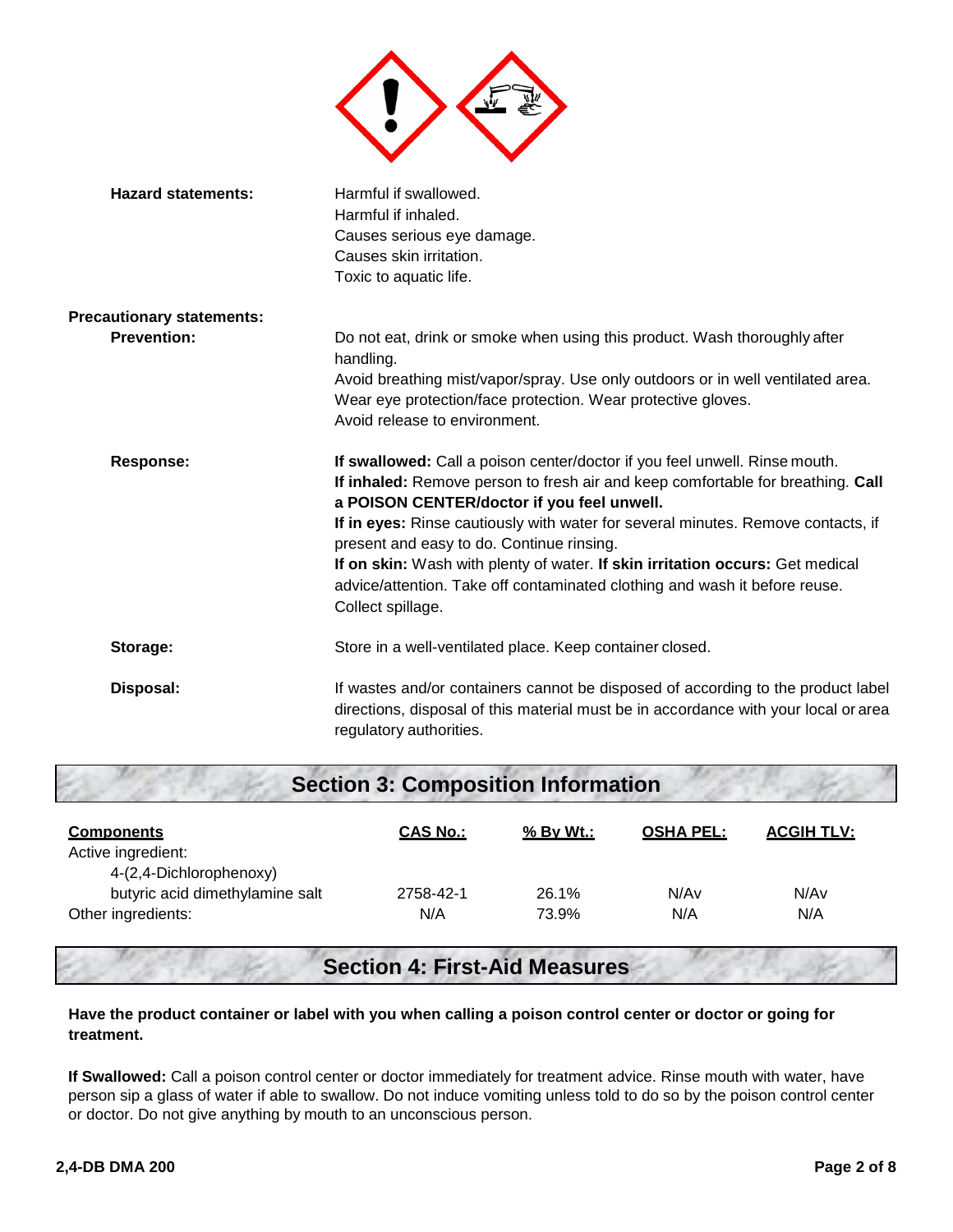**If on Skin or Clothing:** Take off contaminated clothing. Rinse skin immediately with plenty of water for 15 to 20 minutes. Call a poison control center or doctor for treatment advice.

**If in Eyes:** Hold eye open and rinse slowly and gently with water for 15 to 20 minutes. Remove contact lenses, if present, after 5 minutes, then continue rinsing eye. Call a poison control center or doctor for treatment advice.

**If Inhaled:** Move person to fresh air; if person not breathing, call 911 or an ambulance, then give artificial respiration, preferably mouth-to-mouth, if possible. Call a poison control center or doctor for further treatment advice.

NOTE TO PHYSICIAN: Rinse eye(s) with running water for at least 20 minutes. If only one eye is affected, avoid washing substance into the unexposed eye. Treat symptomatically. In case of ingestion of concentrate, probable mucosal damage may contraindicate the use of gastric lavage. Repeat doses of activated charcoal are contraindicated if the patient has absent bowel sounds because of the risk of obstruction. Maintain respiration, monitor ECG and blood gases. Correct acidosis with i.v. sodium bicarbonate. Control convulsions with diazepam and treat hypotension with volume replacement and inotropes (e.g., dopamine or dobutamine) as necessary. Monitor CPK for rhabdomyolysis. Forced alkaline diuresis in the treatment of severe phenoxy acid poisoning is no longer recommended due to risk of electrolyte imbalance. Urinary alkalinization is less hazardous. The recommended regimen for urinary alkalinization is as follows: To maintain urine pH greater than 7.5, adults should be given 50 ml boluses of 8.4% sodium bicarbonate i.v. and/or 1 liter of 1.26% sodium bicarbonate plus 40 nmol potassium i.v. over 4 hours. Children should be given 1 ml/kg of 8.4% sodium bicarbonate plus 20 nmol potassium diluted in 500 ml dextrose saline infused at 2 to 3 ml/kg/hour. These guidelines are subject to review and a Poison Control Center should be contacted in each case where treatment is likely to be necessary.

**Section 5: Fire Fighting Measures**

**Fire Hazards:** Heat may cause container to expand and rupture. Dense smoke is produced when product burns.

**Flammability classification (OSHA 29 CFR 1910.1200):** Non-combustible **Flash point:** >100°C **Lower flammable limit (% by volume):** N/Av **Upper flammable limit (% by volume):** N/Av

**Extinguishing Media:** Water fog or fine spray, Dry chemical fire extinguishers, Carbon dioxide fire extinguishers, Foam.

**Fire Fighting Procedures:** Keep people away. Isolate fire and deny unnecessary entry. Consider feasibility of a controlled burn to minimize environment damage. Foam fire extinguishing system is preferred because uncontrolled water can spread possible contamination. If water is used, use a fine water or fog to avoid contamination. Use water spray to cool fire exposed containers and fire affected zone until fire is out and danger of re-ignition has passed. Fight fire from protected location or safe distance. Consider the use of unmanned hose holders or monitor nozzles. Immediately withdraw all personnel from the area in case of rising sound from venting safety device or discoloration of the container. Hand held dry chemical or carbon dioxide extinguishers may be used for small fires. Move container from fire area if this is possible without hazard. Contain fire water run-off if possible. Fire water run-off, if not contained, may cause environmental damage. Review the "Accidental Release Measures" and the "Ecological Information" sections of this SDS.

**Special Protective Equipment for Firefighters:** Wear positive-pressure self-contained breathing apparatus (SCBA) and protective firefighting clothing (includes firefighting helmet, coat, trousers, boots, and gloves). Avoid contact with this material during firefighting operations. If contact is likely, change to full chemical resistant firefighting clothing with self-contained breathing apparatus. If this is not available, wear full chemical resistant clothing with self-contained breathing apparatus and fight fire from a remote location. For protective equipment in post-fire or non-fire clean-up situations, refer to the relevant sections.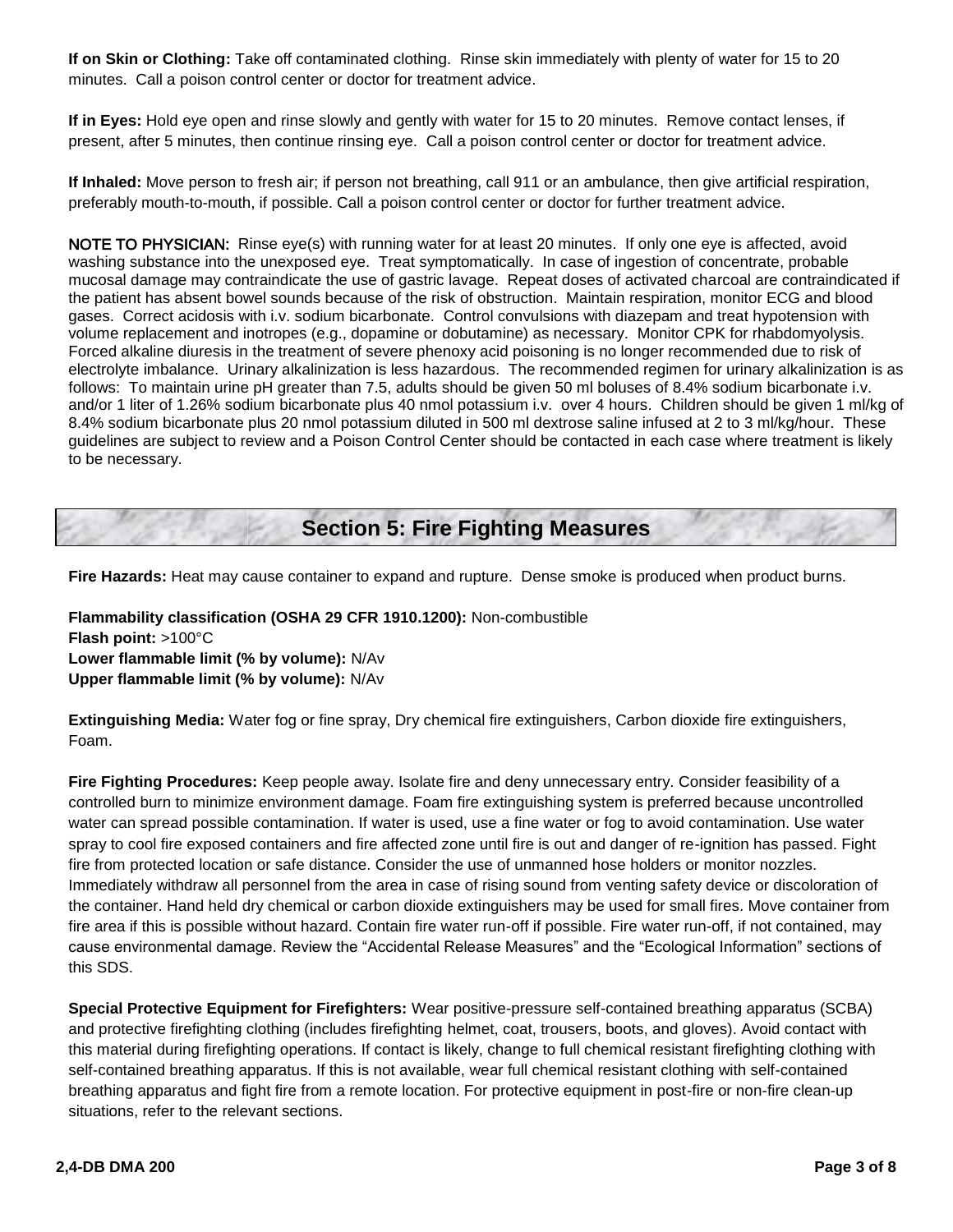**Unusual Fire and Explosion Hazards:** Container may rupture from gas/vapor generation in a fire situation. Dense smoke is produced when product burns.

**Hazardous Combustion Products:** During a fire, smoke may contain the original material in addition to combustion products of varying composition which may be toxic and/or irritating. Combustion products may include and are not limited to trace amounts of: Carbon monoxide, Carbon dioxide as well as other asphyxiates.

**National Fire Protection Association:** 

**NFPA: Health: Flammability: Reactivity: 2 1 0** 

**(Rating: 4-Extreme, 3-High, 2-Moderate, 1-Slight, 0-Insignificant)** 

### **Section 6: Accidental Release Measures**

#### **Steps to be taken if Material is Released or Spilled:**

 Contain spilled material if possible. Small spills: Apply suitable absorbent and sweep up. Collect in suitable and properly labeled containers. Large spills: Contact Drexel Chemical Co. for clean-up assistance. See Section 13, Disposal Considerations, for additional information.

#### **Personal Precautions:**

 Isolate area. Keep unnecessary and unprotected personnel from entering the area. Refer to Section 7, Handling, for additional precautionary measures. Keep upwind of spill. Ventilate area of leak or spill. Use appropriate safety equipment. For additional information, refer to Section 8, Exposure Controls and Personal Protection.

**Environmental Precautions:** Prevent from entering into soil, ditches, sewers, waterways and/or groundwater. See Section 12, Ecological Information.

### **Section 7: Handling and Storage**

### **KEEP OUT OF REACH OF CHILDREN**

- **Handling: General Handling:** Avoid contact with eyes, skin, and clothing. Wash thoroughly after handling. Do not swallow. Avoid breathing dust. Use with adequate ventilation. Keep container closed. Keep away from heat, sparks and flame. Keep out of reach of children. See Section 8, Exposure Controls and Personal Protection.
- **Storage:** Store in a cool, dry areas designated specifically for pesticides and away from heat sources. Keep in original containers and keep containers closed when not in use. Do not store near children, food, foodstuffs, drugs or potable water supplies.

### **Section 8: Exposure Controls / Personal Protection**

#### **Exposure Limits:** TLV: N/Av

#### **Personal Protection:**

**Eye/Face Protection:** Wear/Use protective eyeglasses or chemical safety goggles.

**Skin Protection:** Use protective clothing chemically resistant to this material. Selection of specific items such as face shield, boots, apron, or full body suit will depend on the task. Safety shower should be located in immediate work area. Remove contaminated clothing immediately, wash skin area with soap and water, and launder clothing before reuse or dispose of properly. Items which cannot be decontaminated, such as shoes, belts and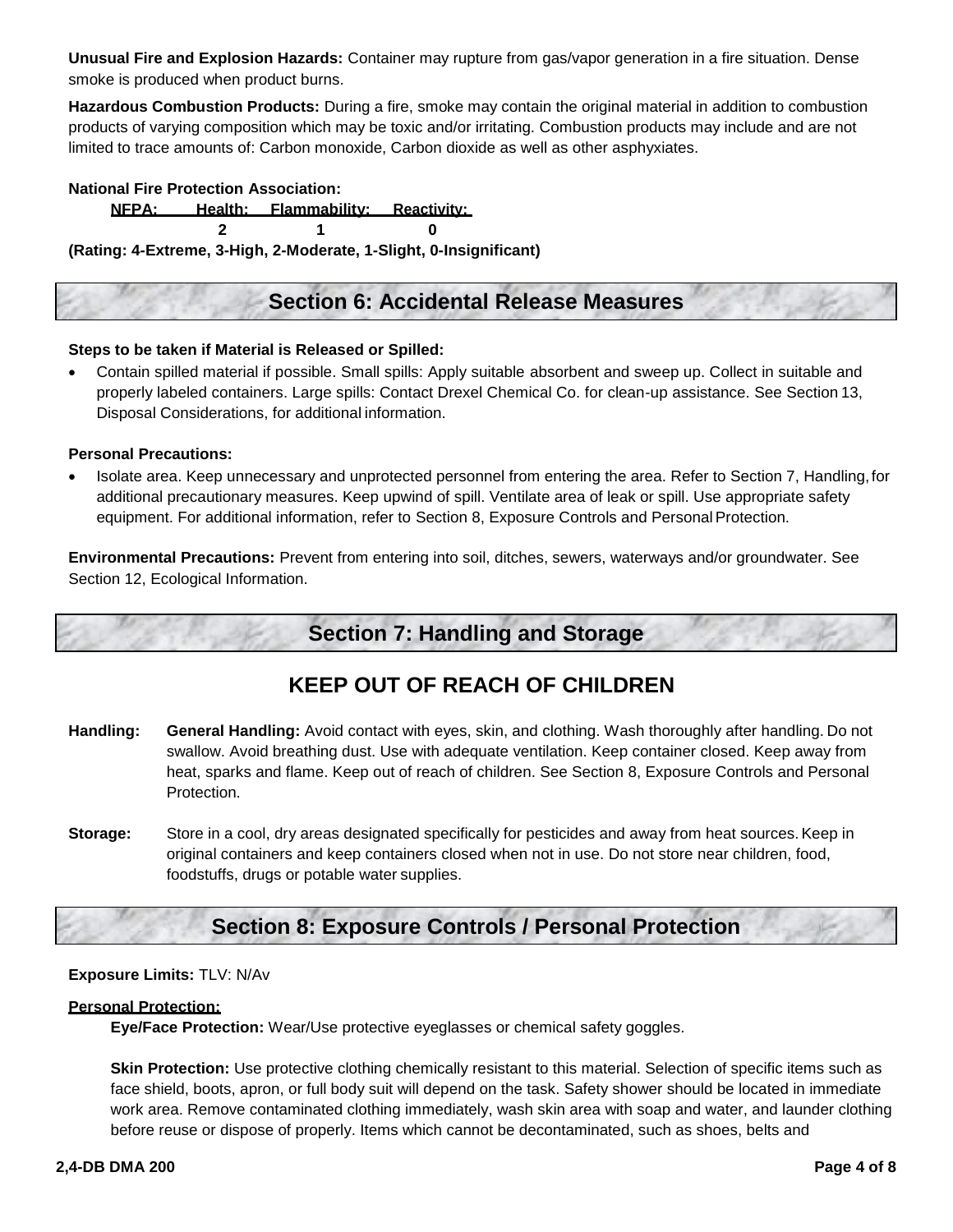watchbands, should be removed and disposed of properly.

**Hand protection:** Use gloves chemically resistant to this material. Examples of preferred glove barrier materials include: Neoprene, Nitrile/butadiene rubber ("nitrile" or "NBR") or Polyvinyl chloride ("PVC" or "vinyl"). The selection of a specific glove for a particular application and duration of use in a workplace should also take into account all relevant workplace factors such as, but not limited to: Other chemicals which may be handled, physical requirements (cut/puncture protection, dexterity, thermal protection), potential body reactions to glove materials, as well as the instructions/specifications provided by the glove supplier.

**Respiratory Protection:** Respiratory protection should be worn when there is a potential to exceed the exposure limit requirements or guidelines. If there are no applicable exposure limit requirements or guidelines, use an approved respirator such has a OSHA/NIOSH-approved respirator. Selection of air-purifying or positive-pressure supplied-air will depend on the specific operation and the potential airborne concentration of the material. For emergency conditions, use an approved positive-pressure self-contained breathing apparatus. The following should be effective types of air-purifying respirators: Organic vapor cartridge with a particulate pre-filter.

**Ingestion:** Avoid ingestion of even very small amounts; do not consume or store food or tobacco in the work area; wash hands and face before smoking or eating.

#### **Engineering Controls:**

**Ventilation:** Use engineering controls to maintain airborne level below exposure limit requirements or guidelines. If there are no applicable exposure limit requirements or guidelines, use only with adequate ventilation. Local exhaust ventilation may be necessary for some operations and is preferred.

|  |  | <b>Section 9: Physical and Chemical Properties</b> |  |
|--|--|----------------------------------------------------|--|
|--|--|----------------------------------------------------|--|

| Liquid              |
|---------------------|
| Yellow-amber        |
| Mild amine-like     |
| N/A <sub>v</sub>    |
| $8.5 - 9.5$ @ 21 °C |
| N/A                 |
| Slight              |
| N/A                 |
| Non-combustible     |
| N/Av                |
| N/A <sub>v</sub>    |
| N/A <sub>v</sub>    |
| N/A <sub>v</sub>    |
| N/A <sub>v</sub>    |
| 1.092 g/cc $@21°C$  |
| N/Av                |
| N/A <sub>v</sub>    |
| N/Av                |
| 23.8 cP @ 21°C      |
| N/A <sub>v</sub>    |
| N/A                 |
|                     |

### **Section 10: Stability and Reactivity**

**Stability/Instability:** Thermally stable at typical use temperatures and in closed containers.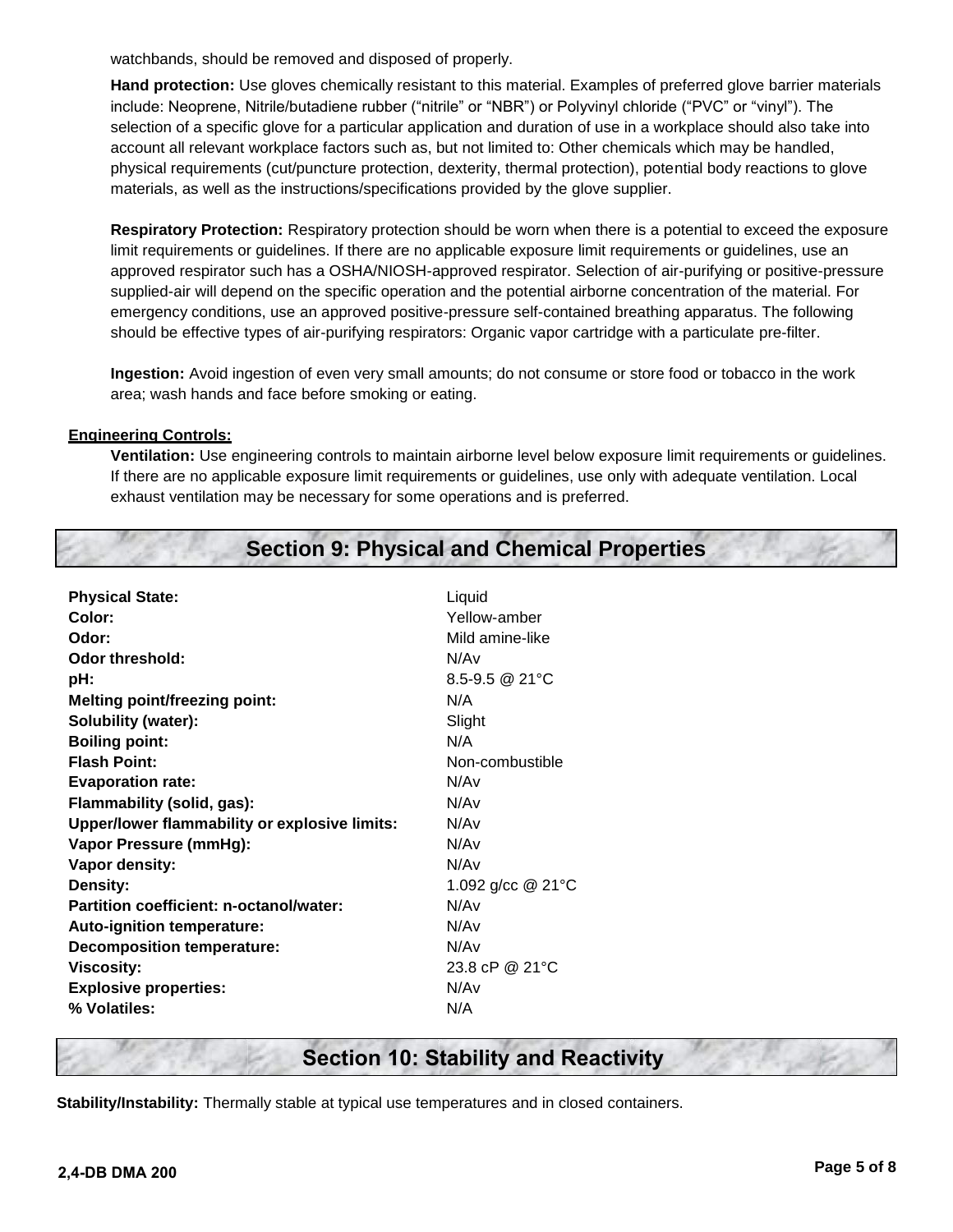**Conditions to Avoid:** Avoid contact with strong oxidizers.

**Incompatible Materials:** Avoid contact with: Strong acids. Strong bases. Strong oxidizers.

#### **Hazardous Polymerization:** Will not occur

**Thermal Decomposition:** Decomposition products depend upon temperature, air supply and the presence of other materials. Decomposition products can include and are not limited to: Carbon monoxide, Carbon dioxide, Chlorinecontaining compounds.

### **Section 11: Toxicological Information**

#### **Acute Toxicity:**

#### **Ingestion:**

LD50, Rat: 700 mg/kg

#### **Dermal (rat):**

LD50, (rat): >2,000 mg/kg

#### **Inhalation:**

N/Av

#### **Eye Irritation (rabbit):**

All irritation cleared in 7 days

#### **Skin Irritation (rabbit):**

No irritation at 27 and 72 hours

#### **Sensitization Skin:**

N/Av

#### **Repeated Dose Toxicity:**

 In animals, effects have been reported on the following organs: Liver, Kidney, Gastrointestinal tract, Muscles. Observations in animals include: Gastrointestinal irritation, Vomiting.

#### **Specific target organ toxicity from single and repeated exposures:**

N/Av

#### **Carcinogenicity Classifications:**

 No component of this product present at levels greater than 0.1% is identified as probable, possible or confirmed human carcinogen by IARC, ACGIH, NTP or OSHA.

#### **Developmental Toxicity:**

 Has been toxic to the fetus in laboratory animals at doses toxic to the mother. Did not cause birth defects in laboratory animals. Studies in laboratory animals with 2,4-D have shown decreased fetal body weights and delayed development in the offspring at doses toxic to mother animals.

**Reproductive Toxicity:** In laboratory animals, excessive doses toxic to the parent animals caused specific developmental abnormalities, decreased weight and survival of offspring.

**Genetic Toxicology:** In vitro genetic toxicity studies were predominantly negative. Animal genetic toxicity studies were predominantly negative.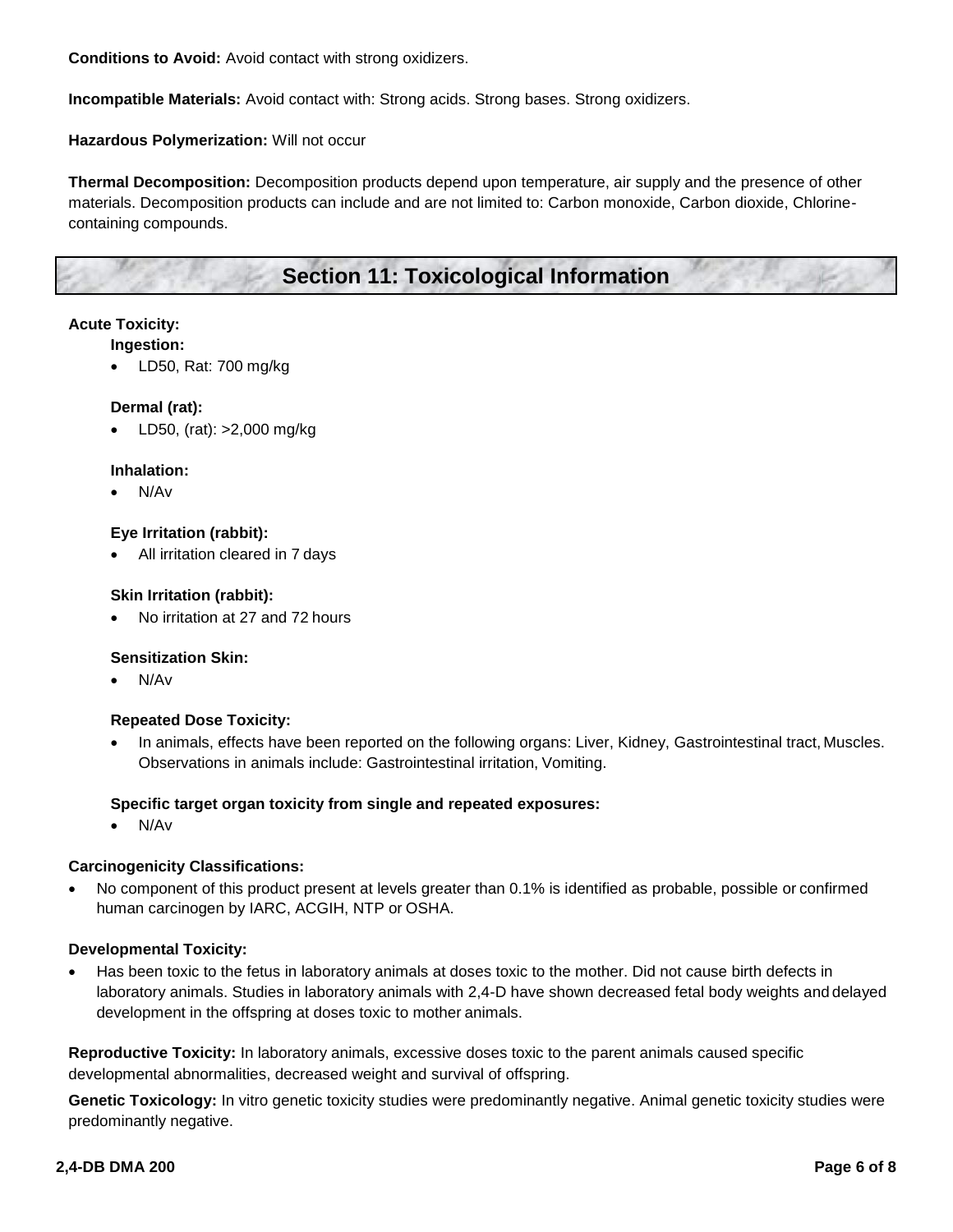### **Section 12: Ecological Information**

#### **ENVIRONMENTAL FATE: Movement & Partitioning:** N/Av

**Persistence and Degradability:** N/Av

**Stability in Water (1/2-life):** N/Av

#### **ECOTOXICITY:**

#### **Fish Acute Toxicity:**

- LC50, Rainbow trout (Oncorhynchus mykiss), 96h: 1.97 mg/l
- LC50, Bluegill sunfish, 96h: 13mg/L

#### **Aquatic Invertebrate AcuteToxicity:**

LC50, Water flea (Daphnia magna), 48h: 25 mg/l

#### **Aquatic Plant Acute Toxicity:**

EC50, Green algae: 1.1 mg/L

#### **Toxicity to Non-mammalian Terrestrial Species: Moderately toxic**

 Dietary studies indicate 2,4-DB acid is practically non-toxic (>5000 ppm respectively) to waterfowl and upland game birds.

### **Section 13: Disposal Considerations**

If wastes and/or containers cannot be disposed of according to the product label directions, disposal of this material must be in accordance with your local or area regulatory authorities. This information presented below only applies to the material as supplied. The identification based on characteristic(s) or listing may not apply if the material has been used or otherwise contaminated. It is the responsibility of the waste generator to determine the toxicity and physical properties of the material generated to determine the proper waste identification and disposal methods in compliance with applicable regulations. If the material as supplied becomes a waste, follow all applicable regional, national and local laws.

### **Section 14: Transport Information**

#### **DOT:**

#### **≤55 gallons:** Not regulated

**>55 gallons:** UN 3082, Environmentally hazardous substance, liquid, n.o.s. (4-(2,4-Dichlorophenoxy)butyric acid), 9, PG-III, RQ 100 lbs.

**IMDG:** UN 3082, Environmentally hazardous substance, liquid, n.o.s. (4-(2,4-Dichlorophenoxy)butyric acid), 9, PG-III, RQ 100 lbs.

**IATA:** UN 3082, Environmentally hazardous substance, liquid, n.o.s. (4-(2,4-Dichlorophenoxy)butyric acid), 9, PG-III, RQ 100 lbs.

**Freight description:** Agricultural herbicide, liquid, n.o.s.

#### **ERG No.:** 171

This information is not intended to convey all specific regulatory or operational requirements/information relating to this